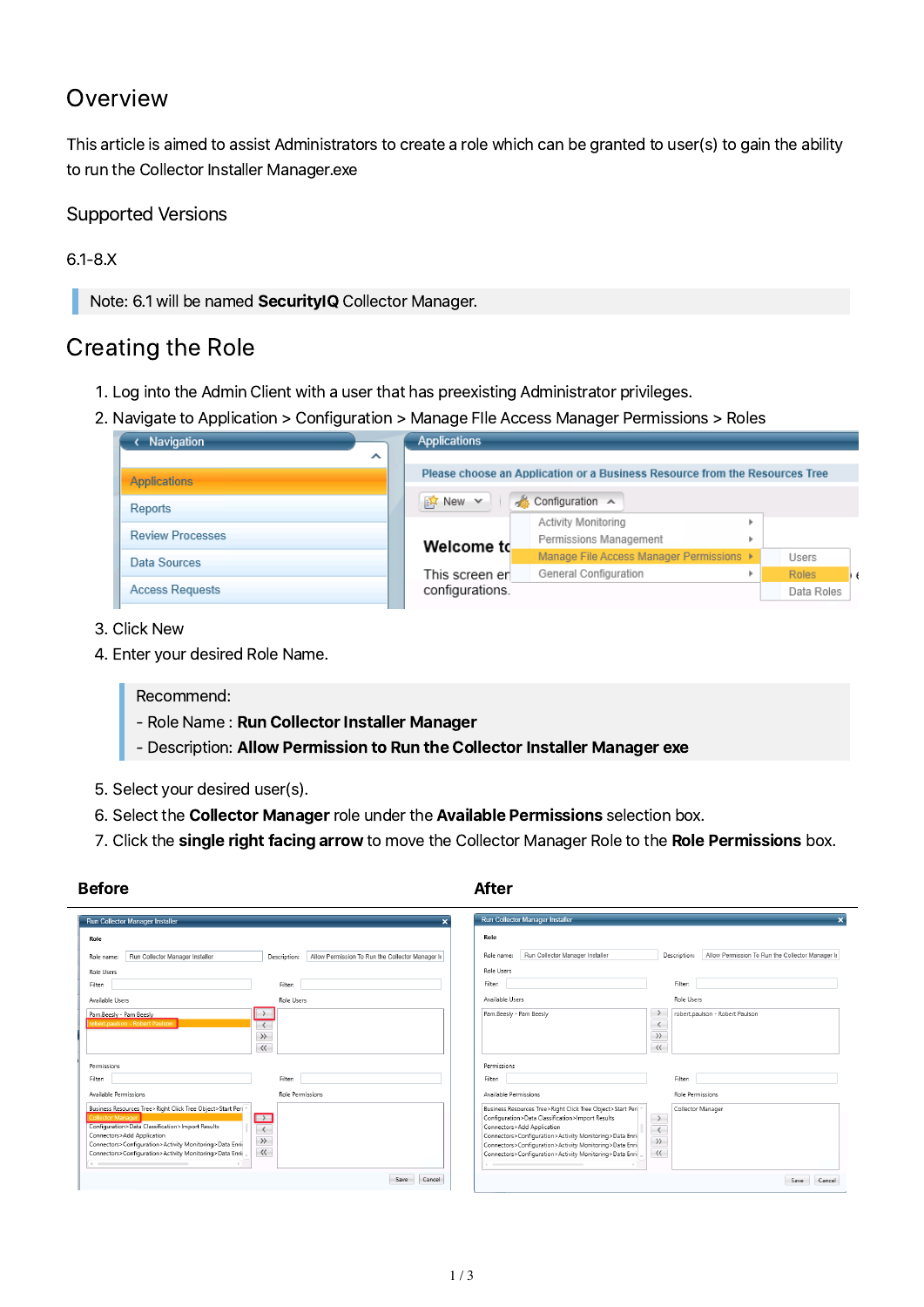For more information on creating Roles via the Admin Client. Please referto your versions respective Admin Guide: https://community.sailpoint.com/t5/Documents/File-Access-Manager-formerly-SecurityIQ-Documentation/ta-p/171244

# How to run the Collector Installer Manager

When it comes time to install a new Activity Monitor, Permission or Data Classification "Collector" the Collector Installer Manager will be located in your respective version's Installer Folder that is downloaded from Compass.

Note: For this example we are using version 8.1.

Additionally, please ensure you copy the entire vX.X Installers folder onto the desktop of the server you intend on installing the Collector(s).

#### Installers Folder Contents Collectors Folder Contents

|                        |   |                        |                    |                    |            |                    | $\sqrt{8.1}$ Installers > Collectors ><br>$\sim$ |                   |                    |          |
|------------------------|---|------------------------|--------------------|--------------------|------------|--------------------|--------------------------------------------------|-------------------|--------------------|----------|
|                        |   | v8.1 Installers >      |                    |                    |            |                    | Name                                             | Date modified     | <b>Type</b>        | Size     |
|                        |   | $\wedge$               |                    |                    |            | <b>COLLEGE</b>     | bin                                              | 6/11/2020 7:05 PM | <b>File folder</b> |          |
| :ess                   |   | Name                   | Date modified      | Type               | Size       |                    | bulk                                             | 6/11/2020 7:05 PM | <b>File folder</b> |          |
|                        | ÷ | NET 4.7.2              | 6/11/2020 7:05 PM  | <b>File folder</b> |            |                    | logs                                             | 9/3/2020 10:46 AM | <b>File folder</b> |          |
|                        |   | <b>Client</b>          | 6/11/2020 7:05 PM  | <b>File folder</b> |            | ш                  | pkg                                              | 6/11/2020 7:05 PM | <b>File folder</b> |          |
| ads                    |   | <b>Collectors</b>      | 6/11/2020 7:05 PM  | <b>File folder</b> |            |                    | scripts                                          | 6/11/2020 7:05 PM | <b>File folder</b> |          |
| ents                   |   | <b>Upgrade Package</b> | 6/11/2020 7:05 PM  | <b>File folder</b> |            | <b>STATISTICS</b>  | Collector Installation Manager.exe               | 3/18/2020 6:57 PM | Application        | 1,168 KB |
| <b>A</b> 1             | я | ServerInstaller.msi    | 3/19/2020 10:57 AM | Windows Installer  | 428,464 KB | m.                 | <b>Collector Installation Manager.exe.config</b> | 3/18/2020 6:57 PM | <b>CONFIG File</b> | 3 KB     |
| and the control of the |   |                        |                    |                    |            |                    | vcredist_x64.exe                                 | 3/18/2020 6:57 PM | Application        | 5,585 KB |
|                        |   |                        |                    |                    |            | <b>State State</b> | vcredist_x86.exe                                 | 3/18/2020 6:57 PM | Application        | 4,955 KB |

Once you have the Installers folder on the intended server proceed with the following:

- . Run the Collector Installer Manager
- 2. Enter the Necessary Information:
	- Server Name/IP = The server name hosting the Agent Configuration Manager Service
	- Port: 8000 Default Port unless changed during your initial installation
	- User: domainName\UserName

| <b>Collector Installation Manager</b> |                                       |                       | × |  |  |  |  |
|---------------------------------------|---------------------------------------|-----------------------|---|--|--|--|--|
| <b>Talc</b>                           | <b>Collector Installation Manager</b> |                       |   |  |  |  |  |
|                                       | Connect to File Access Manager        |                       |   |  |  |  |  |
|                                       | Server Name/IP:                       | ACMServer.labs        |   |  |  |  |  |
| Ξ                                     | Port                                  | 8000                  |   |  |  |  |  |
|                                       | User:                                 | domainName\Admin.User | € |  |  |  |  |
|                                       | Password:                             |                       |   |  |  |  |  |
|                                       |                                       |                       |   |  |  |  |  |

. If there are currently any preexisting Activity Monitors, Permission or Data Classification Collectors, they will be presented to you. You will then have the option to uninstall or Install New Service.

Note: 6.1's UI will differ slightly than the 8.X versions.

6.1 8.X